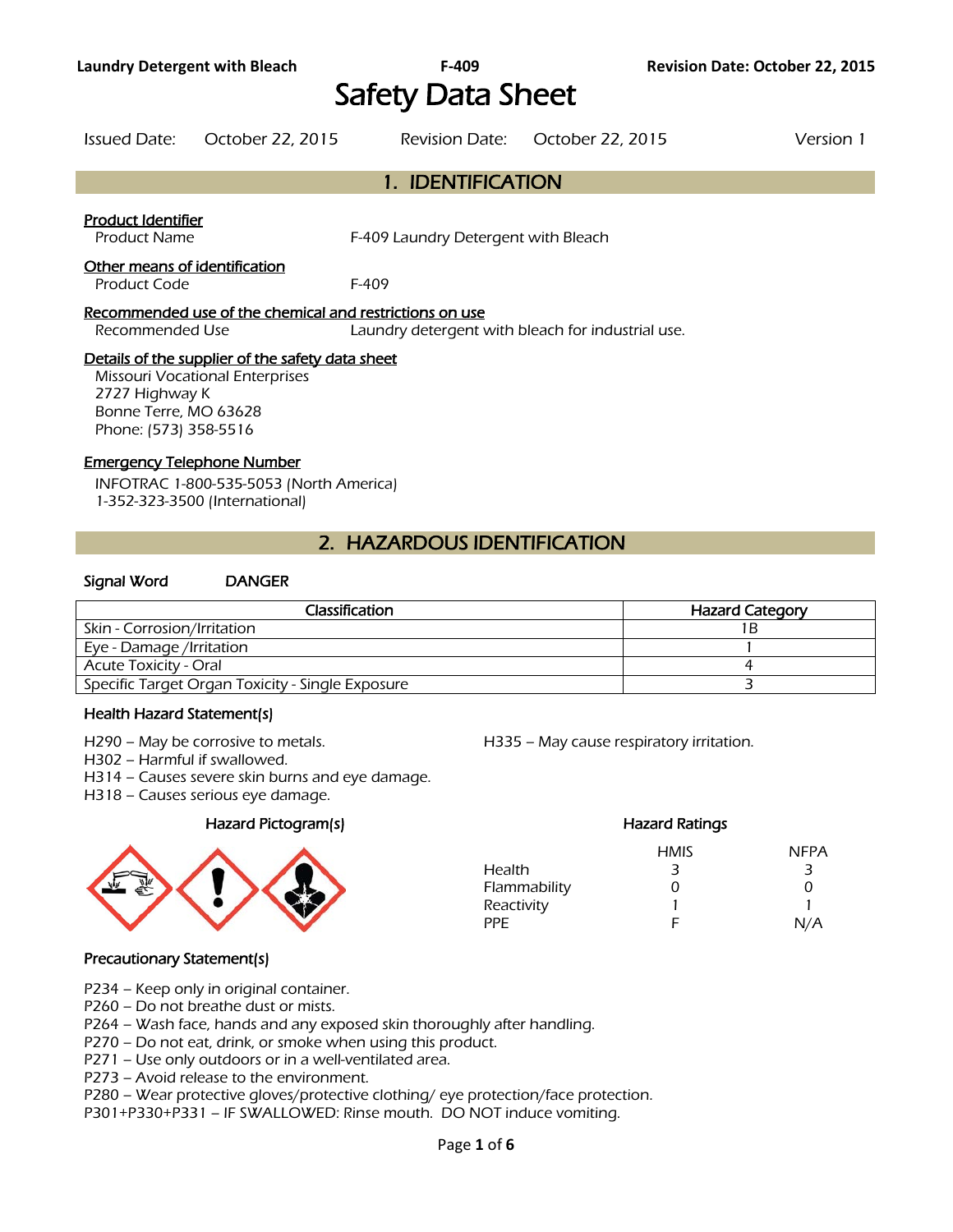P303+P361+P353 – IF ON SKIN (or hair): Remove/Take off immediately all contaminated clothing. Rinse skin with water/shower.

P304+P340 – IF INHALED: Remove victim to fresh air and keep at rest in a position comfortable for breathing. P305+P351+P338 – IF IN EYES: Rinse cautiously with water for several minutes. Remove contact lenses, if present and easy to do. Continue rinsing.

P310 – Immediately call a POISON CENTER or doctor/physician.

P391 – Collect spillage.

P403+P233 – Store in a well-ventilated place. Keep container tightly closed.

P405 – Store locked up.

P406 – Store in a corrosive resistant container with a resistant inner liner.

P501 – Dispose of contents and container in accordance with applicable local, regional, national, and/or international regulations.

#### Potential Health Effects

| <b>Skin Contact</b> | May cause skin corrosion/irritation/burns. |
|---------------------|--------------------------------------------|
| Eye Contact         | May cause eye damage.                      |
| Inhalation          | May cause respiratory irritation.          |
| Ingestion           | May be harmful if swallowed.               |

### 3. COMPOSITION/INFORMATION ON INGREDIENT

| <b>Chemical Name/Pure Substance</b> | CAS#       | Weight-%  |
|-------------------------------------|------------|-----------|
| Sodium Carbonate Anhydrous          | 497-19-8   | 25-30     |
| Sodium Metasilicate Anhydrous       | 6834-92-0  | $15 - 20$ |
| Sodium Percarbonate                 | 15630-89-4 | $15 - 20$ |
| Valfor 100                          | 1318-02-1  | $10 - 15$ |
| Nacconol 90G                        | 68081-81-2 | $10 - 15$ |
| Acusol 445ND                        | 68479-09-4 | $1-5$     |
| Sodium Carboxymethyl Cellulose      | 9004-32-4  | $0 - 2$   |
|                                     |            |           |

\*\*If Chemical Name/CAS No is "proprietary" and/or Weight-% is listed as a range, the specific chemical identity and/or percentage of composition has been withheld as a trade secret.

#### 4. FIRST-AID MEASURES

| <b>General Advice</b>               | If you feel unwell, seek medical advice (show label where possible).                                                                                                                                                   |
|-------------------------------------|------------------------------------------------------------------------------------------------------------------------------------------------------------------------------------------------------------------------|
| Eye Contact                         | Rinse cautiously with water for several minutes. Remove contact lenses, if present and easy<br>to do. Continue rinsing. Get medical advice/attention.                                                                  |
| <b>Skin Contact</b>                 | Brush off excess chemical and immediately flush contaminated areas with plenty of water.<br>Take off contaminated clothing. Wash contaminated clothing before reuse. If skin<br>irritation persists, call a physician. |
| <b>Inhalation</b>                   | Remove victim to fresh air and keep at rest in a position comfortable for breathing. Call a<br>POISON CENTER or doctor/physician if you feel unwell.                                                                   |
| Ingestion                           | Rinse mouth. Do NOT induce vomiting. Call a POISON CENTER or doctor/physician if you<br>feel unwell.                                                                                                                   |
| Most important symptoms and effects |                                                                                                                                                                                                                        |

Symptoms Prolonged contact may cause painful stinging or burning of eyes and lids, watering of eye,<br>and irritation. Prolonged contact may over saves severe skip irritation or mild burn and irritation. Prolonged contact may even cause severe skin irritation or mild burn.

#### 5. FIRE-FIGHTING MEASURES

#### Extinguishing Media

Suitable Extinguishing Media: Use extinguishing media that is appropriate to local circumstances.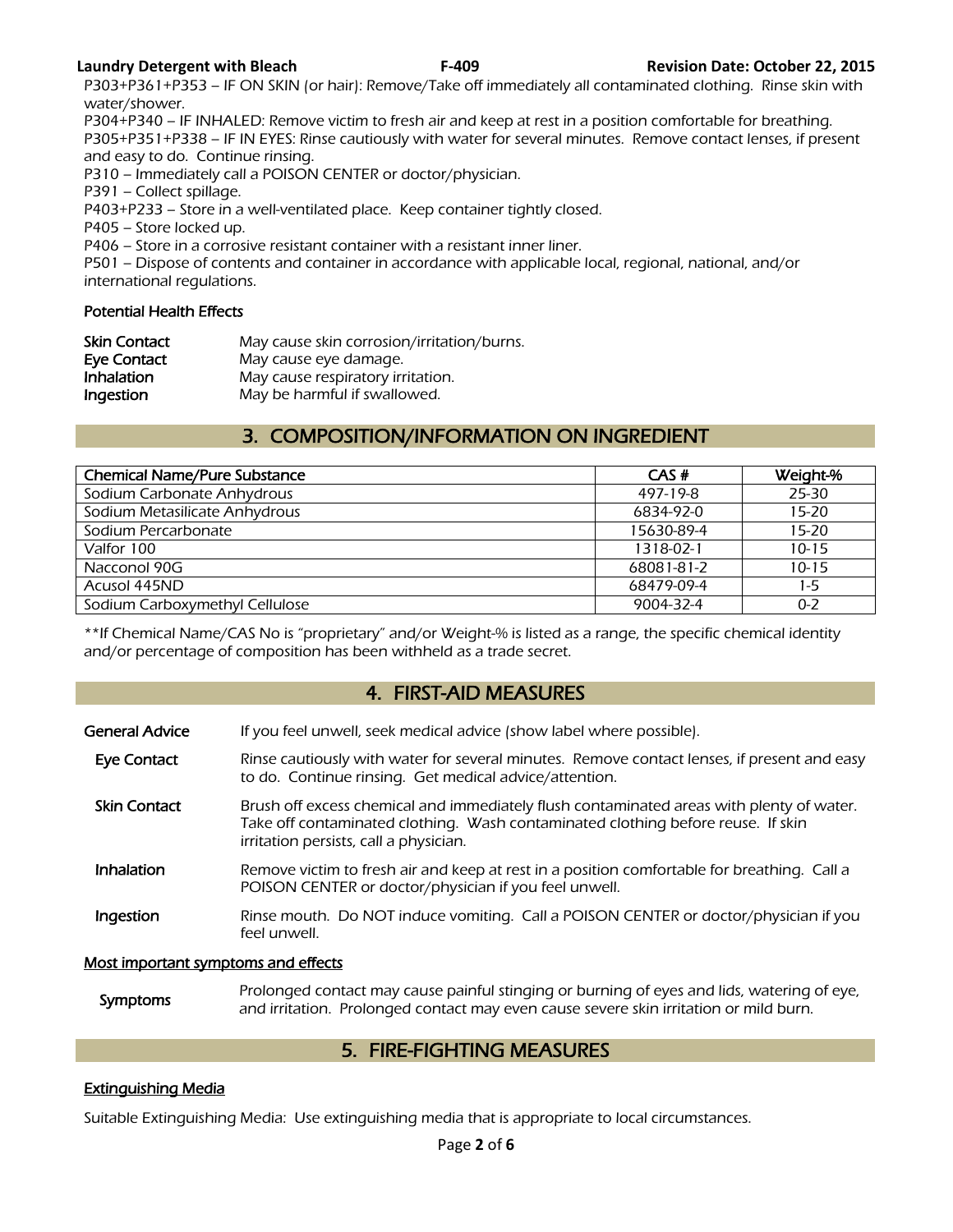Unsuitable Extinguishing Media: Not determined.

#### Specific Hazards Arising from the Chemical

Components of this product may decompose upon heating to produce corrosive and/or toxic fumes.

#### Protective equipment and precautions for firefighters

As in any fire, wear self-contained breathing apparatus pressure-demand, MSHA/NIOSH (approved or equivalent) and full protective gear.

## 6. ACCIDENTAL RELEASE MEASURES

#### Personal precautions, protective equipment and emergency procedures

| Personal precautions                                     | Do not get in eyes, on skin, or on clothing. Avoid creation of dust. Avoid<br>breathing dust. Do not eat, drink, or smoke in areas where this material is<br>used. Wash thoroughly after handling. Wet material may pose a slipping<br>hazard. |  |
|----------------------------------------------------------|------------------------------------------------------------------------------------------------------------------------------------------------------------------------------------------------------------------------------------------------|--|
| <b>Environmental precautions</b>                         | Do not flush into surface water or sanitary sewer system. See Section 12<br>for additional ecological information.                                                                                                                             |  |
| <u>Methods and material for containment and clean up</u> |                                                                                                                                                                                                                                                |  |
| <b>Methods for Containment</b>                           | Prevent further leakage or spillage if safe to do so.                                                                                                                                                                                          |  |
| Methods for Clean up                                     | Shovel dry material into suitable container. Vacuum any remaining<br>material into a suitable container. Liquid material may be removed with a                                                                                                 |  |

# 7. HANDLING AND STORAGE

vacuum truck. Wet material is slippery under foot.

#### Precautions for safe handling

Handle in accordance with good industrial hygiene and safety practice. Use only in well ventilated areas. Do not breathe dust. Wash face, hands, and any exposed skin thoroughly after handling. Use personal protection recommended in Section 8.

#### Conditions for safe storage, including any incompatibilities

Storage Conditions Keep containers tightly closed in a dry, cool and well-ventilated place. Store locked up. Incompatible Materials Can generate heat when mixed with acids. When wet, flammable hydrogen gas may be produced from prolonged contact with alkali sensitive metals such as: aluminum, brass, bronze, copper, lead, tin, zinc.

# 8. EXPOSURE CONTROLS/PERSONAL PROTECTION

| <b>Chemical Name</b>   | <b>ACGIHTLV</b>          | <b>OSHA PEL</b>         | <b>NIOSH IDLH</b> |
|------------------------|--------------------------|-------------------------|-------------------|
| Sodium Metasilicate    |                          |                         |                   |
| Anhydrous              | $\overline{\phantom{a}}$ | 2 mg/m <sup>3</sup> TWA |                   |
| (CAS 6834-92-0)        |                          |                         |                   |
| Sodium Percarbonate    | 10 mg/m <sup>3</sup>     | 15 mg/m <sup>3</sup>    |                   |
| (CAS 15630-89-4)       |                          |                         |                   |
| Valfor 100             | 10 mg/m <sup>3</sup>     | 15 mg/m <sup>3</sup>    |                   |
| $(CAS1318-02-1)$       |                          |                         |                   |
| Methanol               | 262 mg/m <sup>3</sup>    | 260 mg/m <sup>3</sup>   |                   |
| (CAS 67-56-1)          |                          |                         |                   |
| Methyl Isobutyl Ketone | 82 mg/m <sup>3</sup>     | 410 mg/m <sup>3</sup>   |                   |
| (CAS 108-10-1)         |                          |                         |                   |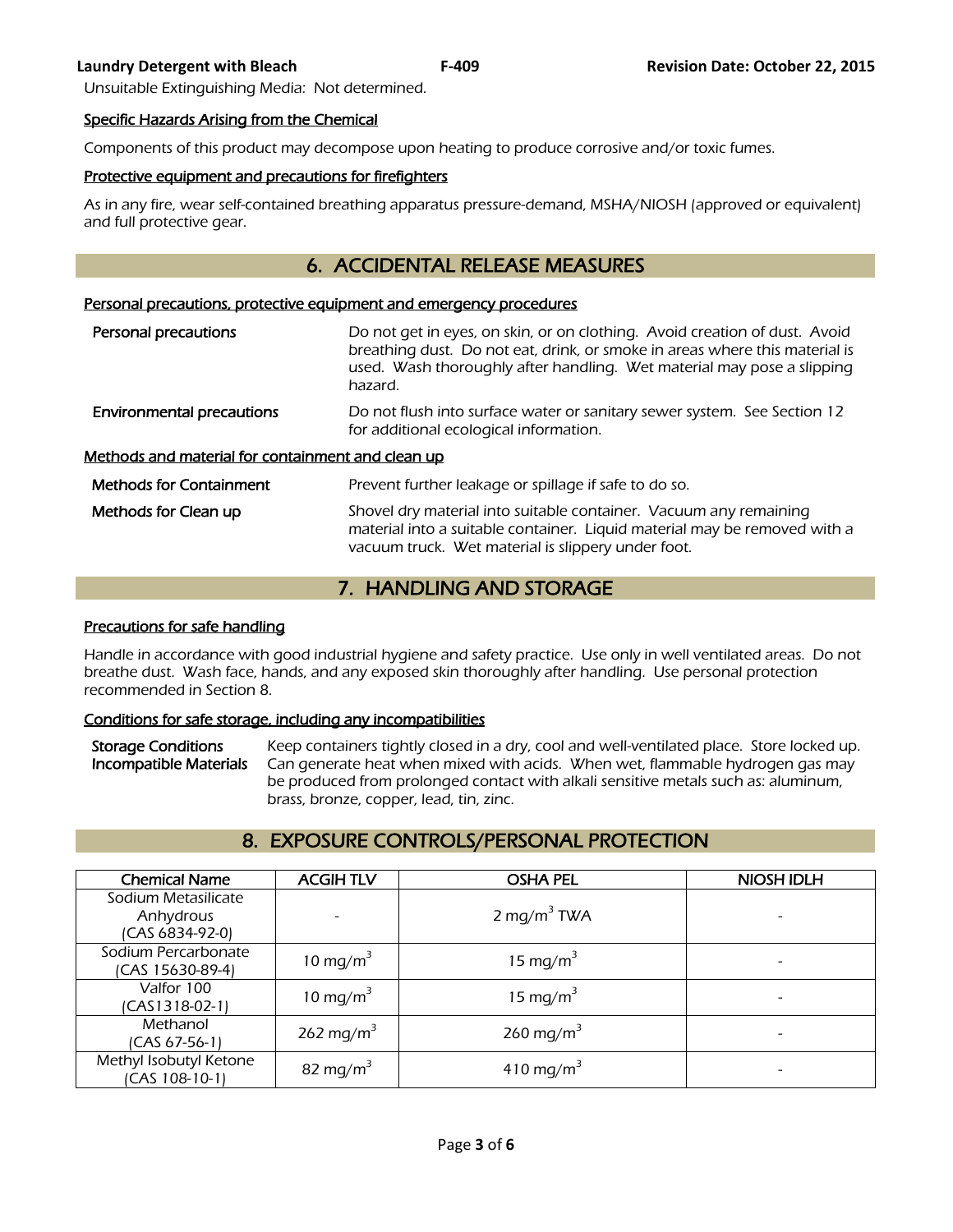| <b>Laundry Detergent with Bleach</b><br>Appropriate engineering controls | $F-409$                                                                                                                                                                    | <b>Revision Date: October 22, 2015</b> |
|--------------------------------------------------------------------------|----------------------------------------------------------------------------------------------------------------------------------------------------------------------------|----------------------------------------|
| <b>Engineering Controls</b>                                              | Apply technical measures to comply with the occupational exposure limits.                                                                                                  |                                        |
|                                                                          | Individual protection measures, such as personal protective equipment                                                                                                      |                                        |
| Eye/Face Protection                                                      | Wear approved safety goggles.                                                                                                                                              |                                        |
| Skin and Body Protection                                                 | Wear appropriate clothing to prevent repeated or prolonged skin contact.                                                                                                   |                                        |
| <b>Respiratory Protection</b>                                            | Ensure adequate ventilation, especially in confined areas.                                                                                                                 |                                        |
| <b>General Hygiene Considerations</b>                                    | Do not eat, drink, or smoke when using this product. Wash contaminated<br>clothing before reuse. Handle in accordance with good industrial hygiene<br>and safety practice. |                                        |

# 9. PHYSICAL AND CHEMICAL PROPERTIES

## **Appearance**

| <b>Physical State</b><br>Color                               | Solid<br><b>White</b>                                                                                                                                                                                                                                | Odor<br><b>Odor Threshold</b> | Tide<br>Not Determined  |
|--------------------------------------------------------------|------------------------------------------------------------------------------------------------------------------------------------------------------------------------------------------------------------------------------------------------------|-------------------------------|-------------------------|
|                                                              |                                                                                                                                                                                                                                                      |                               |                         |
| Property                                                     | <b>Values</b>                                                                                                                                                                                                                                        |                               | <b>Remarks - Method</b> |
| рH                                                           | Approx. 11                                                                                                                                                                                                                                           |                               | 1% solution             |
| Melting Point/Freezing Point                                 | Not determined                                                                                                                                                                                                                                       |                               |                         |
| <b>Boiling Point/Boiling Range</b>                           | Not determined                                                                                                                                                                                                                                       |                               |                         |
| <b>Flash Point</b>                                           | Not determined                                                                                                                                                                                                                                       |                               |                         |
| <b>Evaporation Rate</b>                                      | Not determined                                                                                                                                                                                                                                       |                               |                         |
| Flammability (Solid, Gas)                                    | Non-Flammable                                                                                                                                                                                                                                        |                               |                         |
| <b>Upper Flammability Limits</b>                             | Not determined                                                                                                                                                                                                                                       |                               |                         |
| <b>Lower Flammability Limits</b>                             | Not determined                                                                                                                                                                                                                                       |                               |                         |
| <b>Vapor Pressure</b>                                        | Not determined                                                                                                                                                                                                                                       |                               |                         |
| <b>Vapor Density</b>                                         | Not determined                                                                                                                                                                                                                                       |                               |                         |
| <b>Specific Gravity</b>                                      | Not determined                                                                                                                                                                                                                                       |                               |                         |
| <b>Water Solubility</b>                                      | Complete                                                                                                                                                                                                                                             |                               |                         |
| Solubility in other solvents<br><b>Partition Coefficient</b> | Not determined                                                                                                                                                                                                                                       |                               |                         |
| <b>Auto-ignition Temperature</b>                             | Not determined                                                                                                                                                                                                                                       |                               |                         |
| <b>Decomposition Temperature</b>                             | Not determined                                                                                                                                                                                                                                       |                               |                         |
| <b>Viscosity</b>                                             | Not determined<br>Not determined                                                                                                                                                                                                                     |                               |                         |
| <b>Explosive Properties</b>                                  | Not determined                                                                                                                                                                                                                                       |                               |                         |
| <b>Oxidizing Properties</b>                                  | Not determined                                                                                                                                                                                                                                       |                               |                         |
|                                                              |                                                                                                                                                                                                                                                      |                               |                         |
|                                                              | <b>STABILITY AND REACTIVITY</b><br>10 <sub>1</sub>                                                                                                                                                                                                   |                               |                         |
|                                                              |                                                                                                                                                                                                                                                      |                               |                         |
| Reactivity                                                   | Not reactive under normal conditions.                                                                                                                                                                                                                |                               |                         |
| <b>Chemical Stability</b>                                    | Stable at normal temperatures and pressures.                                                                                                                                                                                                         |                               |                         |
| <b>Conditions to Avoid</b>                                   | Exposure to air or moisture over prolonged periods.                                                                                                                                                                                                  |                               |                         |
| Incompatible materials                                       | Can generate heat when mixed with acids. When wet, flammable hydrogen<br>gas may be produced from prolonged contact with alkali sensitive metals<br>such as: aluminum, brass, bronze, copper, lead, tin, zinc. Bases, reducing<br>agents, and water. |                               |                         |
| <b>Hazardous Decomposition</b><br><b>Products</b>            | Sodium oxides. Carbon oxides. Sulfur oxides. Oxygen.                                                                                                                                                                                                 |                               |                         |
| Hazardous Polymerization                                     | Will not occur.                                                                                                                                                                                                                                      |                               |                         |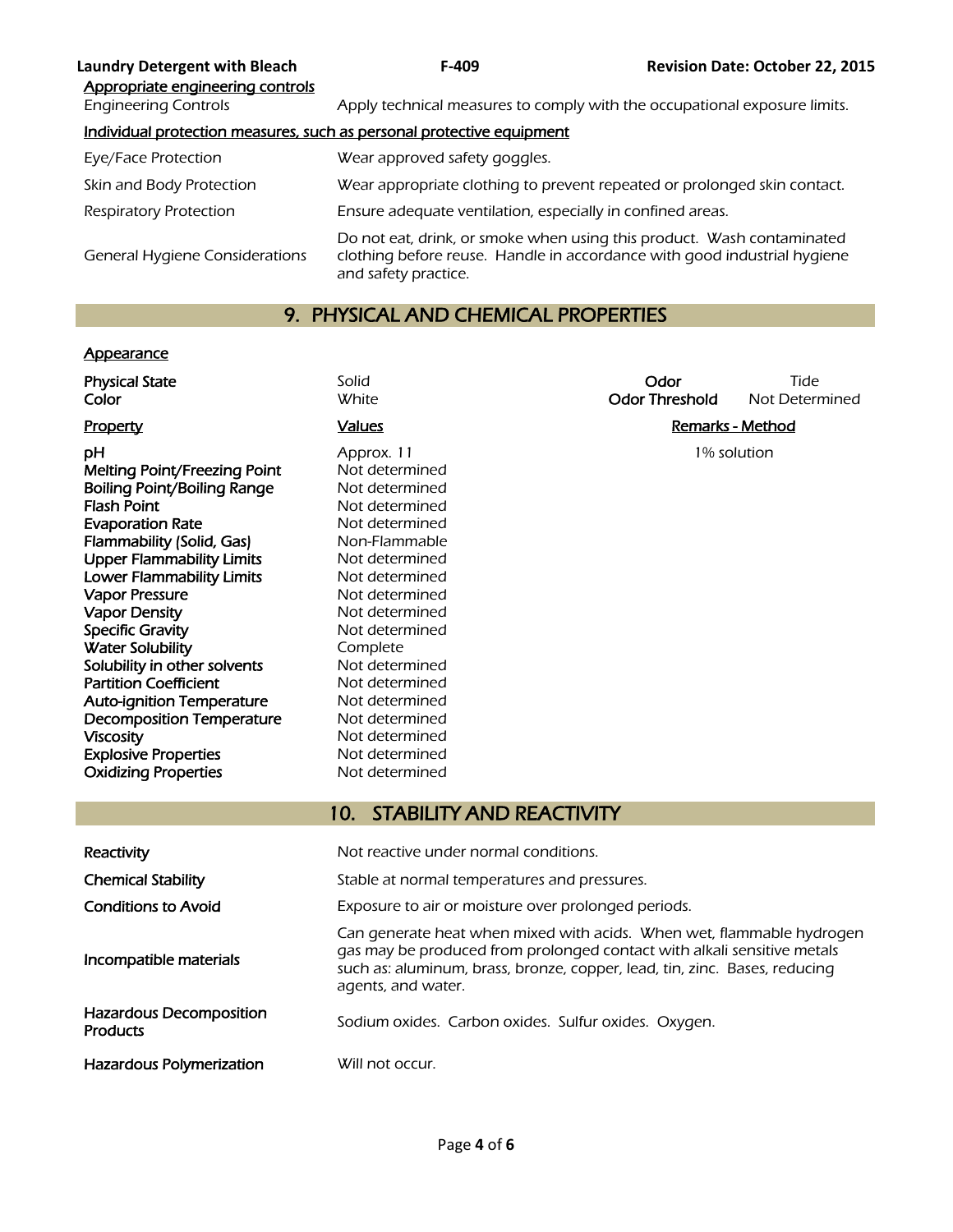# 11. TOXICOLOGICAL INFORMATION

#### Mixture Toxicity

Toxicological data have not been determined specifically for this product.

#### 12. ECOLOGICAL INFORMATION

#### **Ectotoxicity**

Ecological studies have not been determined specifically for this product.

#### 13. DISPOSAL CONSIDERATIONS

| <b>Disposal Instructions</b>             | Dispose of contents/container in accordance with local, regional, national,<br>and international regulations.                                                                                                    |
|------------------------------------------|------------------------------------------------------------------------------------------------------------------------------------------------------------------------------------------------------------------|
| Hazardous Waste Code                     | Not available.                                                                                                                                                                                                   |
| Waste from residues / unused<br>products | Dispose of in accordance with local regulations. Empty containers or liners<br>may retain some product residues. This material and its container must be<br>disposed of in a safe manner.                        |
| <b>Contaminated Packaging</b>            | Empty containers should be taken to an approved waste handling site for<br>recycling or disposal. Since emptied containers may retain product residue,<br>follow label warnings even after container is emptied. |
|                                          | <b>14. TRANSPORT INFORMATION</b>                                                                                                                                                                                 |
|                                          |                                                                                                                                                                                                                  |

Please see current shipping paper for most up to date shipping information,<br>Note including exemptions and special circumstances.

| DOT I.D. Number<br><b>DOT Proper Shipping Name</b><br><b>DOT Hazard Classes:</b> | Un3262<br>Corrosive solid, basic, n.o.s. |
|----------------------------------------------------------------------------------|------------------------------------------|
| US DOT                                                                           | 8                                        |
| Road (ADR)                                                                       | 8                                        |
| Air (ICAO/IMDG)                                                                  | 8                                        |
| Sea (IMO/IMDG)                                                                   | 8                                        |
| Packing Group                                                                    | Ш                                        |
| <b>DOT Label</b>                                                                 | 8                                        |
|                                                                                  |                                          |

15. REGULATORY INFORMATION

#### U.S. Federal Regulations

Contents of this SDS comply with OSHA Hazard Communication Standard CFR 1910.1200.

#### OSHA Hazard Communication Standard (29 CFR 1910.1200)

( X ) Hazardous ( ) Non- Hazardous

| SARA TITLE III           |                                                                           |
|--------------------------|---------------------------------------------------------------------------|
| Section 302/304          | Extremely Hazardous Substances: None                                      |
| Section 311/312          | (40CFR370) Hazardous Categories: Acute                                    |
| Section 313              | Contains the following SARA 313 Toxic Release Chemicals: None             |
| <b>CERCLA</b>            |                                                                           |
| <b>CERCLA Regulatory</b> | This product contains the following ingredient(s) on the CERCLA hazardous |
|                          | substance list: Methyl Isobutyl Ketone (108-10-1).                        |